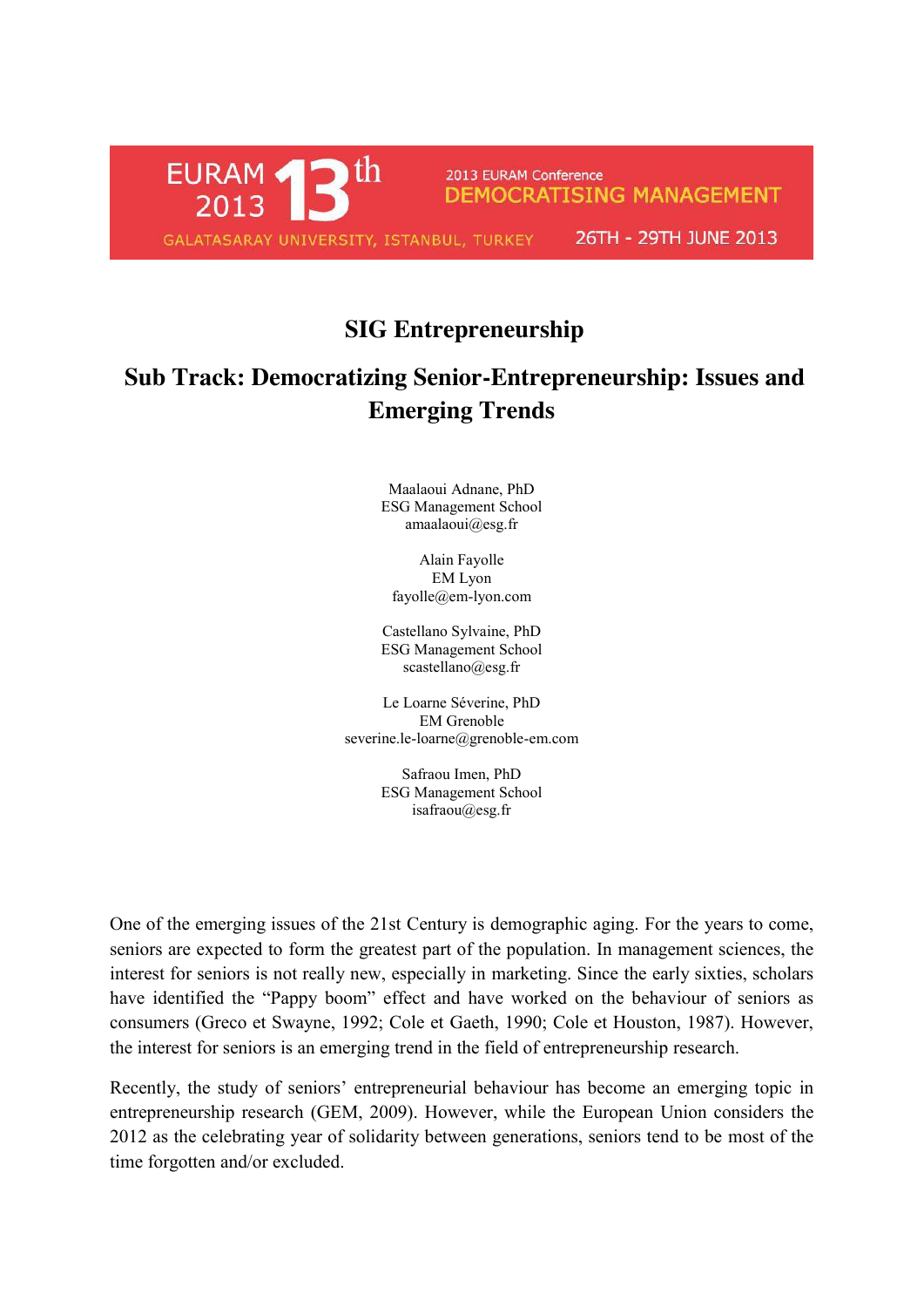So far, few studies focused specifically on the entrepreneurial capacity of seniors (GEM 2009, Rossi, 2010). Both researches focus on the same research subject: first, how do seniors perceive entrepreneurship? And second, what are their intentions to become an entrepreneur?

They also aim at identifying the features of the Senior-entrepreneur and both acknowledge that senior-entrepreneurs are defined by (1) common characteristics such as access to a dynamic professional network, resources and competencies; but also (2) the incapacity – or, at least, a huge-difficulty to be hired within any existing company.

Despite the fact that senior entrepreneurs have acquired the three compulsory competencies for any entrepreneurial success (Arocena, 1993) – an established personal identity and both professional and personal networks – it seems harder to integrate them within existing companies.

Based on these first research results, new areas of research emerged. Firstly, based on the characteristics of seniors (– i.e. many resources and a large access to a professional network), the help from the state or from any entrepreneurial institution should differ from the help that any other nascent entrepreneur would ask for (Maalaoui et al., 2012). Thus, most of the time, the decision to engage into entrepreneurial activities comes from the difficulty to find a job in an existing company that can fulfil all of the expectations of seniors and where the senior can use his/her resources and competences to the company (Zahra, 1993; Terjesen, 2005). Consequently, such a population who faces unemployment does not require the traditional support from these agencies; but instead a customized support to foster seniors' intention to commit into their business and, therefore, to identify entrepreneurship as an attractive, desirable and feasible solution.

This track aims at inviting contributions that would enhance research on Senior Entrepreneurship and better help in understanding the specificity (ies) of such phenomenon. Therefore, any contribution on the following issues is welcome:

- Seniors and intention to become entrepreneur,
- Seniorintrapreneurship,
- Seniorpreneurship and stress, health…
- Help for promoting Seniorentrepreneurship,
- Experience and Seniorpreneurship,
- Seniornetworking, Seniorpreneurship and networking,
- Seniorpreneurship and nascent entrepreneurship,
- Seniorpreneurship and Business Opportunity,
- Seniorpreneurship and Socialization, Disinvestment,
- Seniorpreneurship and Teampreneurship,
- Seniorentrepreneurship and Innovation.